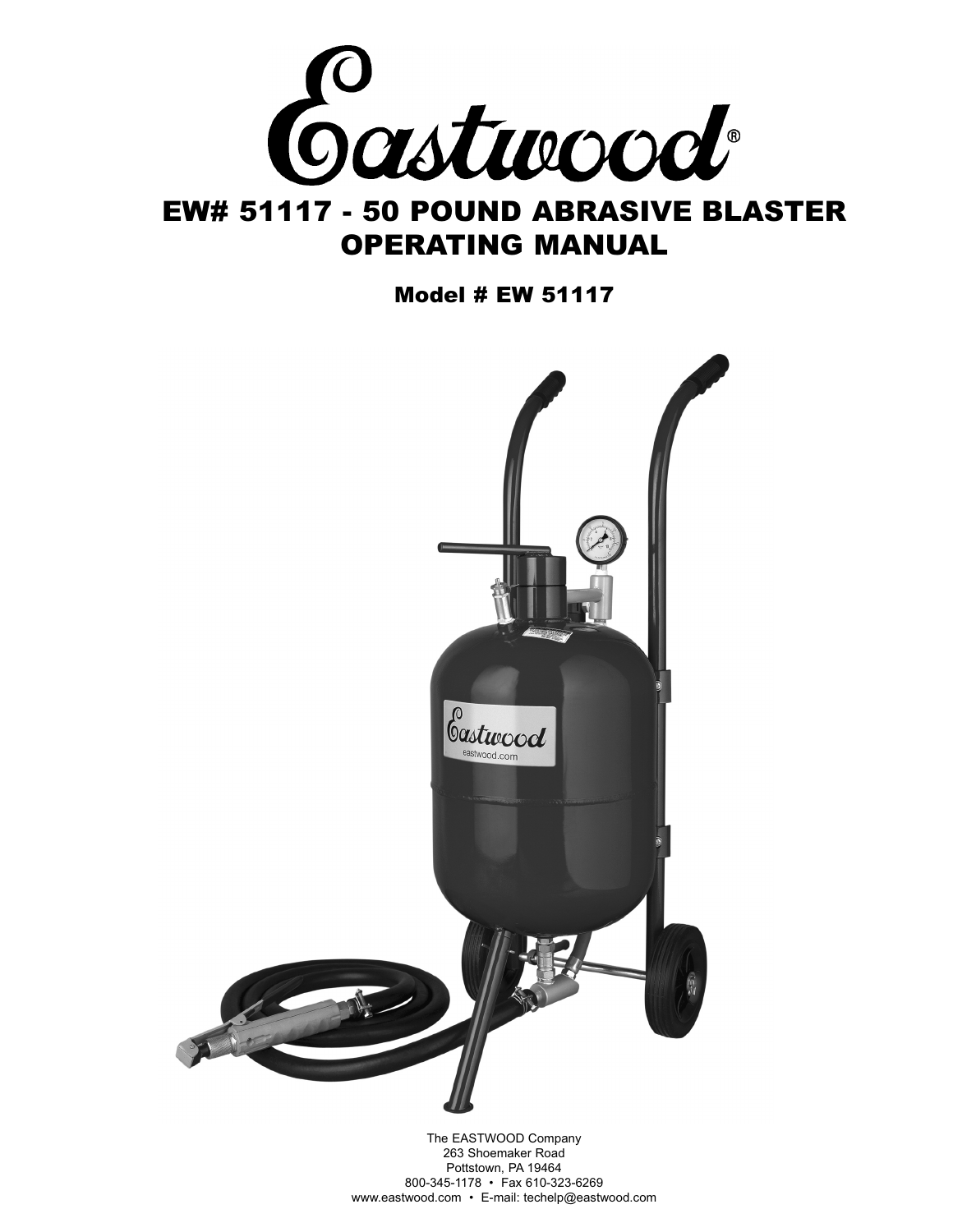### **WARRANTY**

This product has a one year warranty covering any manufacturing defects. Despite our strict quality control standards implemented during our manufacturing process, sometimes a product gets shipped that does not meet our specifications. If you have a product that does not work correctly within 30 days of your purchase, send the product and the original receipt to the Eastwood Company for credit or replacement.

Before returning any product, you must contact the Eastwood Company at 800-345-1178 to acquire a Return Authorization Number.

When sending your product you must include:

- 1. A copy of the dated receipt showing the original purchase,
- 2. Your full name, street address and telephone number.

Please ship to:

The Eastwood Company 263 Shoemaker Rd. Pottstown, PA 19464 ATTN: Warranty Return

We will examine the product. If the problem is due to a manufacturing defect, we will repair or replace the product at no charge and return it to you postage or UPS paid. If the problem is due to misuse, abuse, user modification or it is out of warranty, we will contact you with a repair estimate and ask for a credit card number for payment. After the product has been repaired, it will be returned via postage or UPS paid.

# $\mathbb{\Lambda}$  WARNING: Pressure blasters and

blast cabinets emit abrasive particles under high pressure. Adequate respiratory, eye, and body protection must be utilized at all times during product operation. Inhalation of silicabased blast media particles have been known to cause cancer and other deadly diseases and must be avoided. Always wear NIOSHapproved respiratory protection when operating this equipment.

# READ ALL INSTRUCTIONS BEFORE OPERATING

### SAVE THESE INSTRUCTIONS

Thank you for purchasing an Eastwood 50 lbs Abrasive Blaster. Before attempting to operate your new blaster, please read these instructions thoroughly. You will need these instructions for the safety warnings, precautions, assembly, operation, maintenance procedures, parts list and diagrams. Keep your invoice with these instructions. Write the invoice number on the inside of this front cover. Keep the instructions and invoice in a safe, dry place for future reference.

**WARNING:** The warnings, cautions and instructions discussed in this instruction manual cannot cover all possible conditions or situations that could occur. It must be understood by the operator that common sense and caution are factors which cannot be built into this product, but must be supplied by the operator.

# TABLE OF CONTENTS

| <b>Description</b> | Page # |
|--------------------|--------|
|                    |        |
|                    |        |
|                    |        |
|                    |        |
|                    |        |
|                    |        |
|                    |        |
|                    |        |

### SPECIFICATIONS

| Working Pressure60-125 psi              |  |
|-----------------------------------------|--|
| Air Consumption6-20 cfm                 |  |
| Overall Dimensions 11.75" x 19.5" x 33" |  |
|                                         |  |

### SAFETY RULES

- 1. Do not use any sand or silica based abrasives with this tool. Silica based abrasives have been linked to severe respiratory disease.
- 2. Read this manual carefully. Learn the tool's applications and limitations, as well as potential hazards specific to it.
- 3. Do not expose tool to moisture. Don't use this tool in damp or wet locations. Keep out of rain.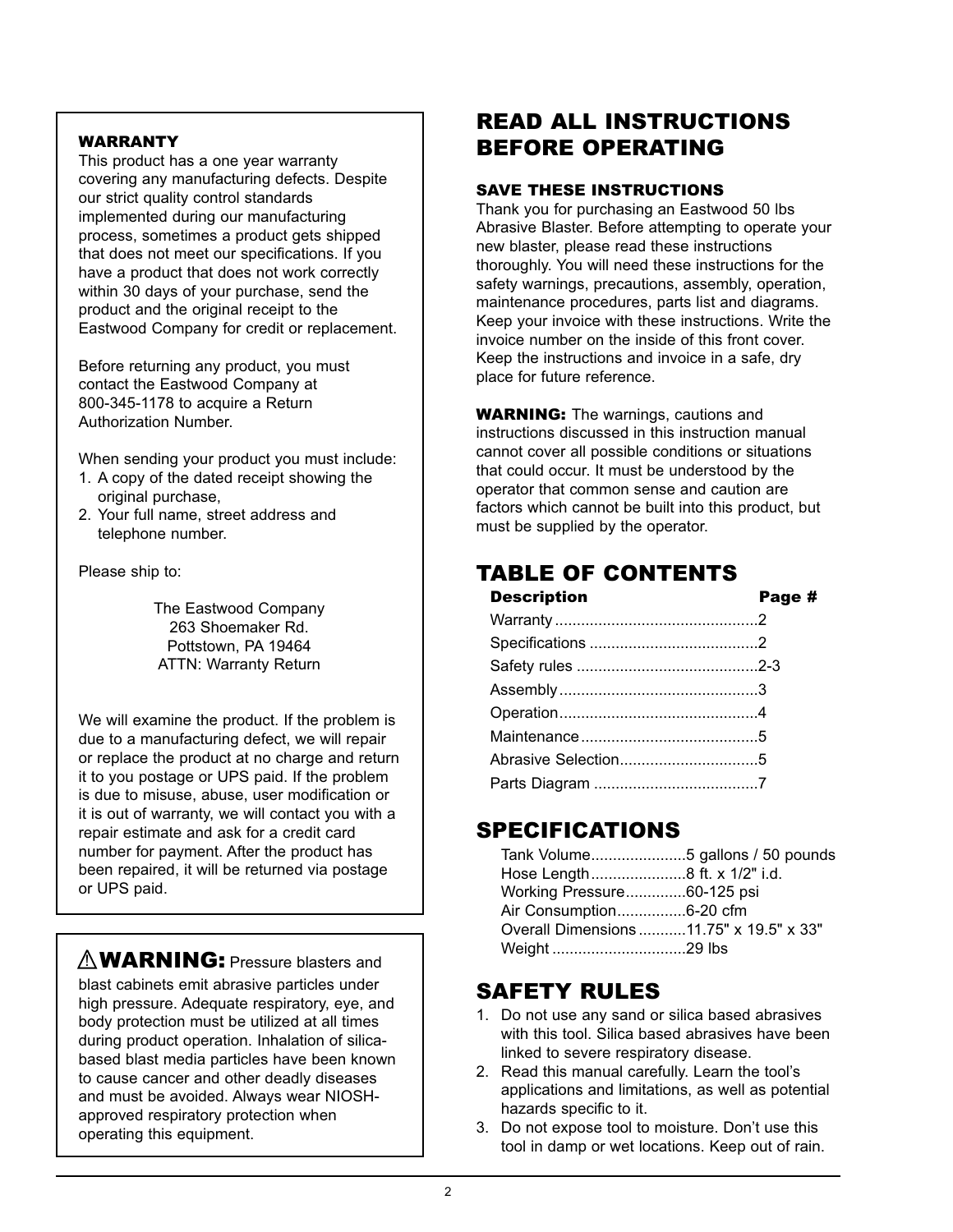- 4. Keep work area clean and well lit. Cluttered or dark work areas invite accidents.
- 5. Keep children away. All children should be kept away from the work area. Never let a child operate the abrasive blaster.
- 6. Do not operate this tool if under the influence of alcohol or drugs. Read warning labels on prescriptions to determine if your judgment or reflexes are impaired while taking drugs. If there is any doubt, do not attempt to operate.
- 7. Use safety equipment. Eye protection should be worn at all times when operating this tool. Use ANSI approved safety glasses. Everyday eyeglasses are NOT safety glasses. NIOSHapproved respiratory protection, non-skid safety shoes, blast hood, hard hat, and hearing protection should be used in appropriate conditions.
- 8. Wear proper apparel. Loose clothing, gloves, neckties, rings, bracelets, or other jewelry may present a potential hazard when operating this tool. Please keep all apparel clear of the tool.
- 9. Don't overreach. Keep proper footing and balance at all times when operating this product.
- 10. Always disconnect the tool from air supply and release pressure from the tank before making any adjustments, storing, servicing, or changing accessories. Such preventative safety measures reduce the risk of starting the tool accidentally.
- 11. Use clamps or other practical means to secure and support the work piece to a stable platform. Holding the work by hand or against your body may lead to a loss of control.
- 12. Do not force tool. Use the correct tool for your application. The correct tool will do the job better and safer at the rate for which it was designed.
- 13. Check for damage regularly. If any part of the tool is damaged it should be carefully inspected to make sure that it can perform its' intended function correctly. If in doubt, the part should be repaired. Refer all servicing to a qualified technician. Consult Eastwood for advice.
- 14. Keep away from flammables. Do not attempt to operate this tool near flammable materials or combustibles. Failure to comply may cause serious injury or death.
- 15. Always check to make sure that the trigger is not on before connecting blaster to air supply. Blaster may cause damage to property or person if connected to air while the deadman valve is open.
- 16. Store idle tools out of the reach of children and untrained persons. Tools may be dangerous in the hands of untrained users.
- 17. Drain water trap periodically during use. Do not allow moisture to fill more than 1/2 the water trap bowl. Do not leave water standing in water trap when done with work.
- 18. Do not allow abrasive blaster to sit pressurized while unattended or not in use.
- 19. Make sure all equipment is rated to the appropriate capacity. Make sure regulator is set no higher than 125 psi.
- 20. Periodically check the abrasive medium delivery equipment. Valves, hoses and nozzles that carry the abrasive medium after it leaves the pressure tank are subjected to the abrasive blasting action so they will wear out more quickly than other components.
- 21. Release the air pressure in the tank before opening. See "Releasing Pressure from the Tank" section. Make sure pressure gauge reads "0" before opening the tank. Do not attempt any maintenance on the abrasive blaster until the pressure gauge reads "0", and it has been disconnected from air supply.
- 22. Maintain correct air pressure when working. Do not allow pressure to exceed 125 psi. If the safety valve does not release excess air pressure, stop all work and release pressure from the tank (see "Releasing Pressure from the Tank" section).

### **AIR/ABRASIVE SUPPLY REQUIREMENTS**

| Hose |                  |               | Hose Nozzle Compressor CFM@ Abrasive |     |                |
|------|------------------|---------------|--------------------------------------|-----|----------------|
| ID   |                  | ID            | HP.                                  |     | 125 psi Use/Hr |
| 3/8  | 50 ft            | $\mathcal{D}$ | 2.                                   | 6.  | 30 lbs.        |
| 3/8  | $25$ ft.         | 2.5           | 4                                    | 12. | 80 lbs.        |
| 1/2  | 50 ft.           | 3             | $\overline{7}$                       | 20  | 120 lbs.       |
|      | $1 - 1/2$ 15 ft. | -3.5          | 10                                   | 25. | $150$ lbs.     |

### ASSEMBLY

**Note:** Use teflon pipe tape on all threaded joints. Make sure all joints are securely tightened.

### **Abrasive Safety Trigger Assembly (Figure 1)**

- 1. Locate the Abrasive Safety Trigger, the Abrasive Hose (25) and the two Hose Clamps (24).
- 2. Slide one Hose Clamp onto each end of the Abrasive Hose. Do not tighten yet.
- 3. Slide one end of the Abrasive Hose onto the Abrasive Safety Trigger Hose Adaptor (49) and firmly tighten Hose Clamp.
- 4. Slide the other end of the Abrasive hose onto the Abrasive Outlet Manifold (23) and firmly tighten Hose Clamp.

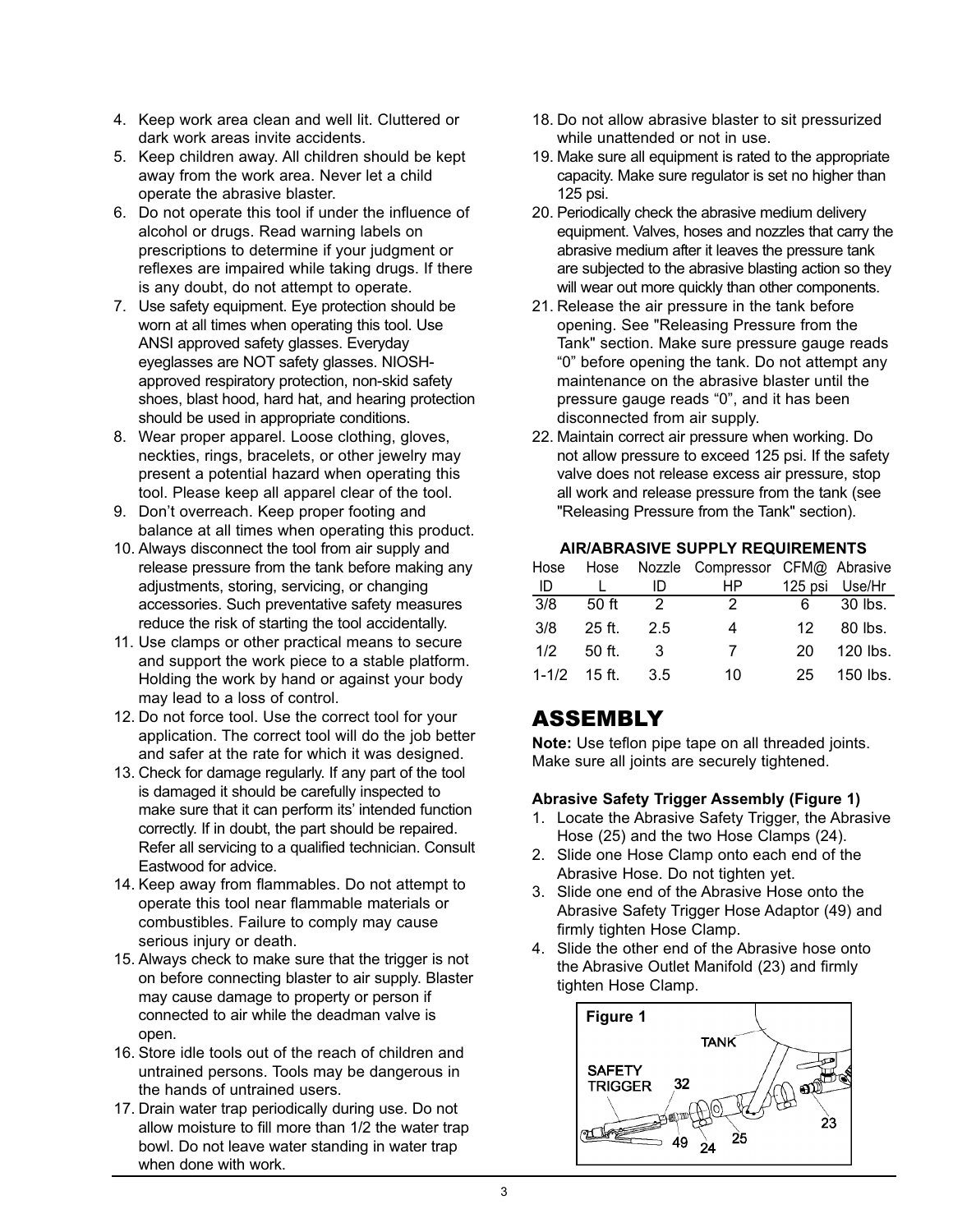### **Handlebars, Wheels and Foot Assembly (Figure 2)**

- 1. Locate the two Handle Bars (06), the two Handle Grips (07), the four Screws (08), the four nuts (09), and the four Washers (10).
- 2. Lay the Abrasive Blast Tank on a flat level surface (such as a workbench or table top), with the handlebar mounting brackets facing up.
- 3. If Handle Grips are not already installed on the Handle Bars, slide them onto the Handle Bars, with the finger holds towards the bottom of each Handle Bar.
- 4. Handle Bars are labeled "LEFT" and "RIGHT." Align the holes in the left Handle Bar with the Handle Bar Mounting Brackets on the left side of Blast Tank.
- 5. Place a Washer (10) onto each of the four handle bar mounting Screws (08). Insert a Screw through each of the holes in Handle Bar and Handle Bar Mounting Brackets.
- 6. Place a nut onto each of the Screws and firmly tighten in place with a wrench.
- 7. Repeat steps  $4 6$  for right Handle Bar.
- 8. Locate the two Wheels (02), the three Cotter Pins (03), the Wheel Axle (05), four Wheel Washers (26), and the Front Foot (04).
- 9. Slide the Wheel Axle (05) through the axle holes located at the bottom of the Handle Bars.
- 10. Slide a Wheel Washer (26) onto each end of the wheel axle.
- 11. Place a Wheel (02) onto each end of the Wheel Axle then slide a washer onto the axle.
- 12. Insert a Cotter Pin (03) through the holes in each end of the Wheel Axle and bend them so the wheels cannot slide off the Wheel Axle.
- 13. Roll Abrasive Blast Tank over so that Handle Bars are now facing down.
- 14. Align the holes of the Front Foot (04) with the



holes in the foot mount on the front side of the Blast Tank.

15. Insert a Cotter Pin (03) through the holes and bend it so the Front Foot cannot slide off the foot mount.

#### **Pressure Gauge**

- 1. Locate the Pressure Gauge (16).
- 2. Wrap the threads of the Pressure Gauge with teflon tape.
- 3. Insert the treaded end of the Pressure Gauge into the Intake Manifold (15) and firmly tighten in place with an 11mm wrench.

### **OPERATION**

**Warning:** Always wear your blast hood, NIOSH-! approved respiratory protection, ANSI-approved safety glasses and heavy duty canvas gloves when operating the abrasive blaster.

**Warning:** Before operating your abrasive blaster, ! inspect each connection, double checking to make sure that all are tight and properly sealed.

#### $\underline{\mathbb{N}}$ WARNING: THIS MACHINE IS NOT INTENDED FOR USE WITH SILICA BASED ABRASIVES. SILICA BASED ABRASIVES HAVE BEEN LINKED TO SEVERE RESPIRATORY DISEASE. ALWAYS USE SILICA SUBSTITUTES (SUCH AS EASTWOOD 22019 SILICON CARBIDE, 13792 ALUMINUM OXIDE, OR 13780 GROUND GLASS) WHEN ABRASIVE BLASTING!

### **Loading Abrasive**

- 1. Check to make sure the abrasive is dry and clean so that it does not clog the unit.
- 2. Close the brass Air Supply Valve (19) by turning it to the vertical position.
- 3. To release the pressure from the Tank, press Safety Trigger until air stops.
- 4. Make sure the Pressure Gauge (16) reads "0".
- 5. Remove the Filler Cap (13).
- 6. Using the Funnel (27), pour the selected abrasive media into the tank (1). Do not fill the tank more than 3/4 full. If humidity in your region is 90% or more, only fill the tank half full and check the water trap (18) more frequently.
- 7. Close the Filler Cap securely, assuring o-ring is in place.

**Note:** Place your air compressor in another room to prevent damage to it.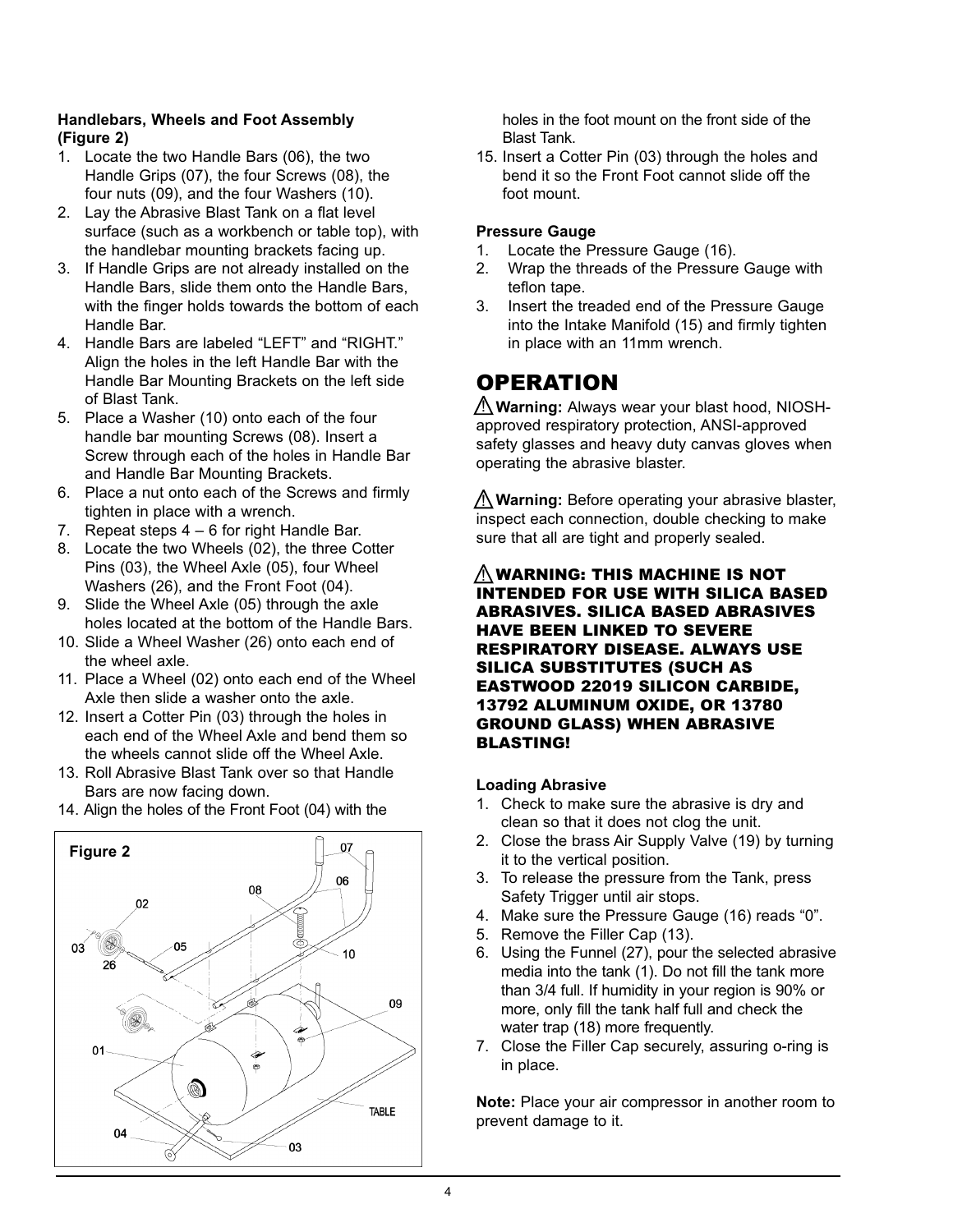### **To Start Abrasive Blasting**

**Note:** Start with all valves in the closed position. Following the instructions below will help prevent the formation of clogs in the abrasive hose, outlet manifold and the safety trigger. (refer to Parts Diagram pg. 7)

- 1. Connect air compressor to the Inlet Connector (20).
- 2. Start compressor and open Air Supply Valve (19).
- 3. Open Throttling Valve (19A).
- 4. Check for leaks at the Filler Cap and along all hoses and fittings as the system pressurizes. If leaks are observed, release the pressure from the tank and repair immediately.
- 5. Point Safety Trigger in a safe direction away from people, pets or anything around you that may be damaged by direct or indirect abrasive spray.
- 6. Press and hold Safety Trigger until air is flowing through the trigger.
- 7. With the Safety Trigger open, slowly open the Abrasive Control Valve (19B) until abrasive material begins to flow out of the Safety Trigger.
- 8. Adjust the Abrasive Control Valve (19B) until the desired amount of abrasive material is flowing through the Safety Trigger.
- 9. Begin blasting.

### **To Stop Blasting**

- 1. While continuing to press and hold the Safety Trigger, turn the Abrasive Control Valve (19B) to the closed position (this is to prevent any clogging.)
- 2. When you notice only air (no abrasive) is coming out of the Safety Trigger, you can stop the air flow by releasing the trigger. This ensures a clean and clog-free manifold, hose, and safety trigger.

### **Releasing Pressure from the Tank**

- 1. When you are finished blasting, point Safety Trigger in a safe direction away from people, pets or anything around you that may be damaged by direct or indirect abrasive spray.
- 2. Press and hold the Safety Trigger to expel any remaining abrasive material from the Abrasive Hose (25).
- 3. Close the Abrasive Control Valve (19B).
- 4. Release pressure on the Safety Trigger.
- 5. Close the Throttling Valve (19A) and the Air Supply Valve (19).
- 6. Disconnect air supply hose from abrasive blaster.
- 7. Press the Safety Trigger until air stops flowing and Pressure Gauge (16) reads "0".

### MAINTENANCE

- 1. Keep your abrasive blaster clean, and protect it from damage.
- 2. Release pressure from the tank after each use.
- 3. When initially pressurizing, check for leaks at the tank top and at all hoses and fittings. Leaking joints may be repaired by replacing worn or damaged parts and using teflon tape at joints.
- 4. Check for worn abrasive hose and fittings. The Abrasive Control Valve, manifold, and all parts after the abrasive is ejected from the tank are subject to rapid wear due to the flow of abrasive. Watch especially for leaks, blistering, bulging or thinness of the hose. Replace any parts which appear worn.

# ABRASIVE SELECTION

The kind of abrasive you choose will greatly influence the amount of time needed to clean a given surface area. Abrasive materials include glass beads, aluminum oxide, and others. For best results, use 80 grit abrasive or finer. Do not exceed 80 grit media size.

- Make sure that the abrasive you use is thoroughly dry. Damp abrasive can cause clogging of your abrasive blaster.
- While you may reuse abrasive, remember that abrasive does wear out. After use, abrasive becomes smoother and rounder, thus reducing abrasive effectiveness.
- Reusing abrasive may also cause clogging due to debris contained in the mixture from prior use.

#### **Abrasive Flow Adjustment**

- Choose a larger nozzle for a broader spray pattern. Choose a smaller nozzle for more focused abrasive blasting.
- Adjust air pressure with the Brass Throttling Valve (19A). Adjust abrasive flow with Abrasive Control Valve (19B).
- Watch for abrasive clogging. Release pressure from the tank if necessary and replace the abrasive with drier or cleaner abrasive.

**Safety and Health Considerations**  $\underline{\wedge}$ WARNING: THIS MACHINE IS NOT INTENDED FOR USE WITH SILICA BASED ABRASIVES. SILICA BASED ABRASIVES HAVE BEEN LINKED TO SEVERE RESPIRATORY DISEASE. ALWAYS USE SILICA SUBSTITUTES (SUCH AS EASTWOOD 22019 SILICON CARBIDE, 13792 ALUMINUM OXIDE, OR 13780 GROUND GLASS) WHEN ABRASIVE BLASTING!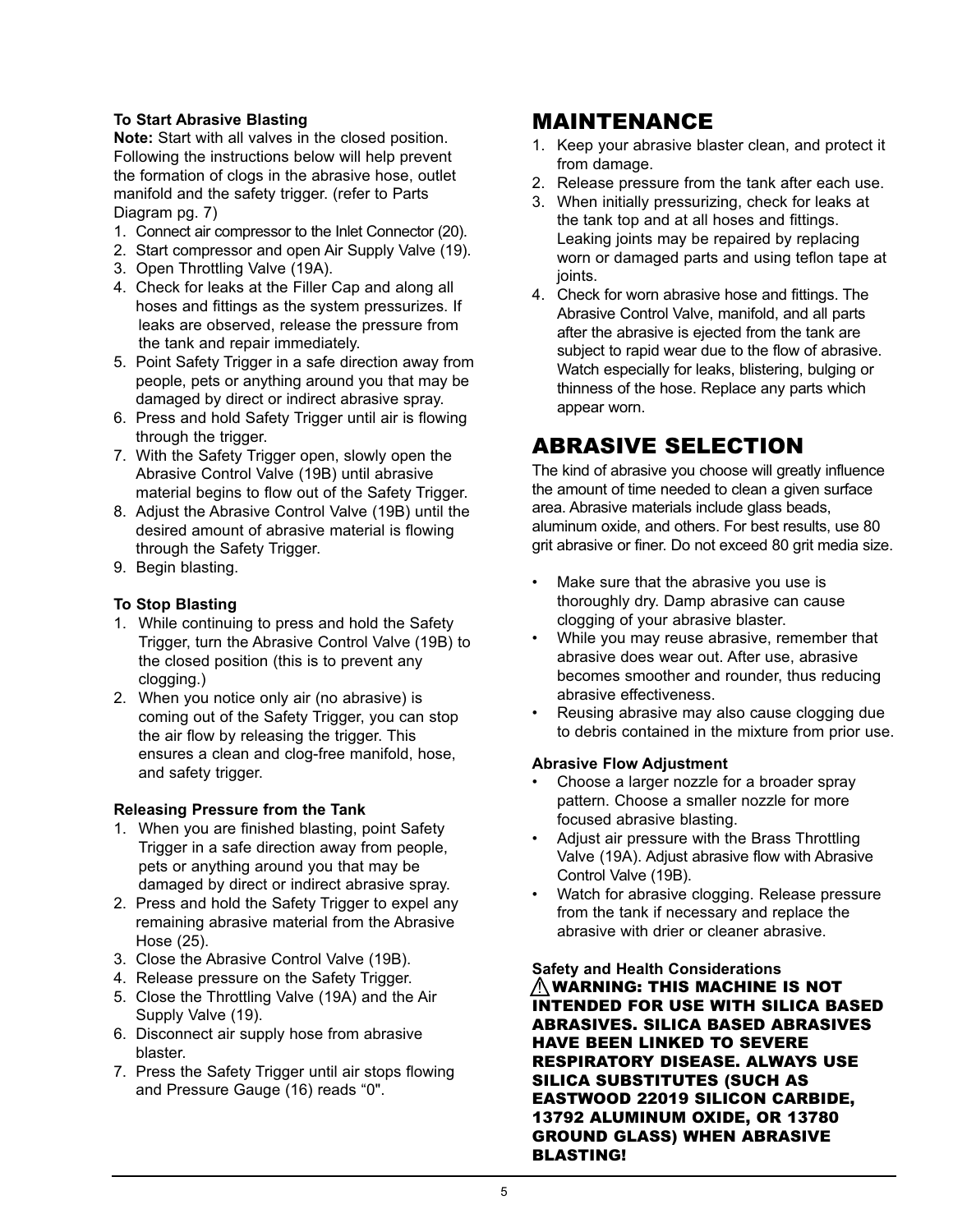- Before opening tank make sure that it is not pressurized. Be sure that the gauge reads "0". If the gauge does not read "0", release pressure from the tank (see "Releasing Pressure from the Tank" section).
- Disconnect the compressor before opening tank.
- Protect yourself and those around you from "over-spray". Remember that your portable abrasive blaster is shooting a powerful spray of abrasive material. Do not point it at yourself or anyone around you.
- Wear protective clothing including hood (28), safety eye covering, and heavy gloves when using this abrasive blaster.
- Wear NIOSH-approved respiratory protection when using this tool. Blasting creates a cloud of abrasive material and debris which is dangerous to inhale.

• Remove, cover or protect anything around you that might be damaged from direct or indirect contact with the abrasive spray or particles. Nothing subject to contamination damage or with a fine surface should be near your abrasive blaster.

#### **Caution**

Pay particular attention to the Abrasive Hose (25), the Abrasive Control Valve (19B), and the Nozzles (35) as they will wear out much more quickly than the other pieces.

The Abrasive Hose needs to be replaced immediately if its side walls develop leaks or show blisters in the surface. Do not use if any of these problems are present.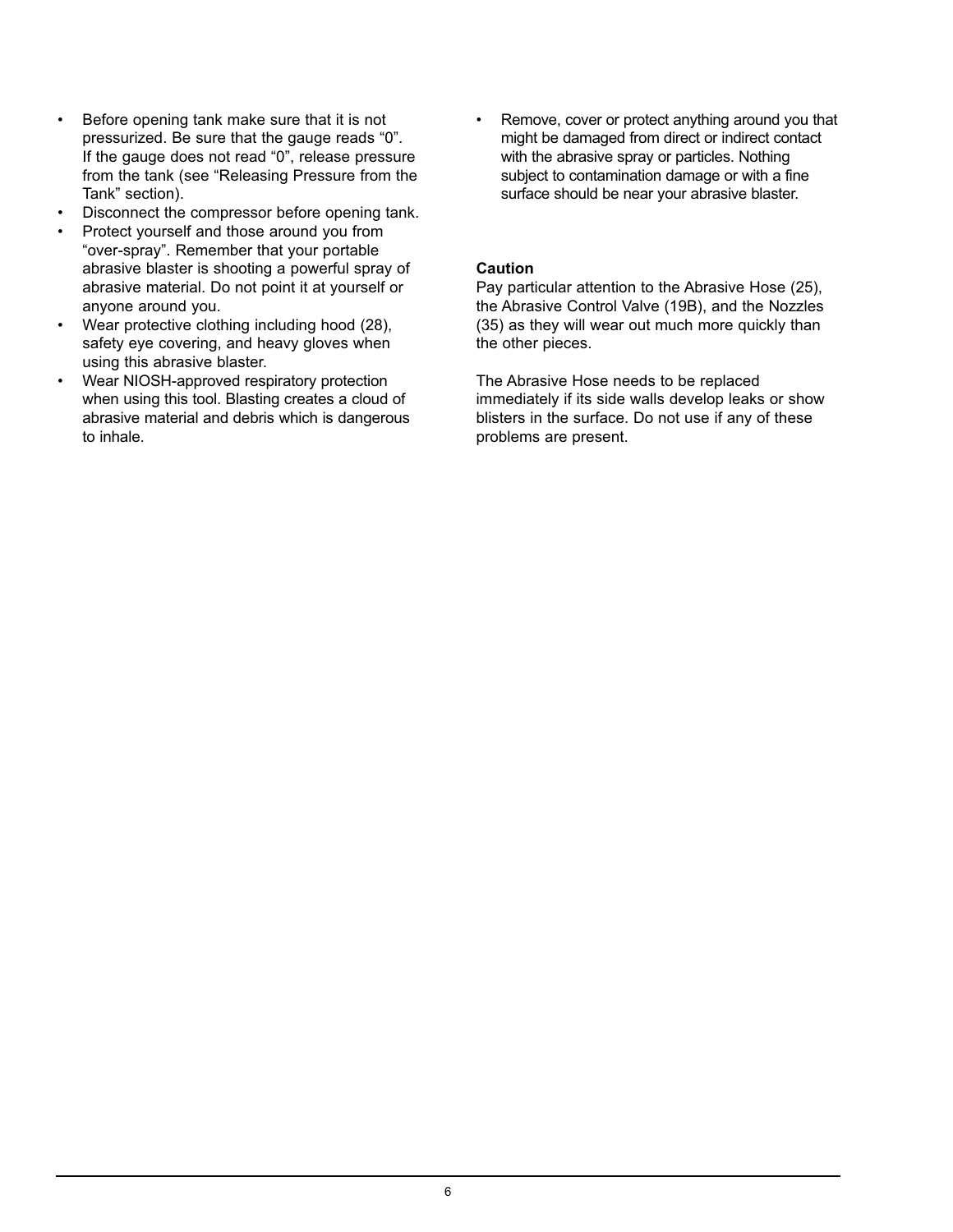### PARTS DIAGRAM



#### THIS PARTS LIST AND LINE DRAWING ARE FOR REFERENCE ONLY.